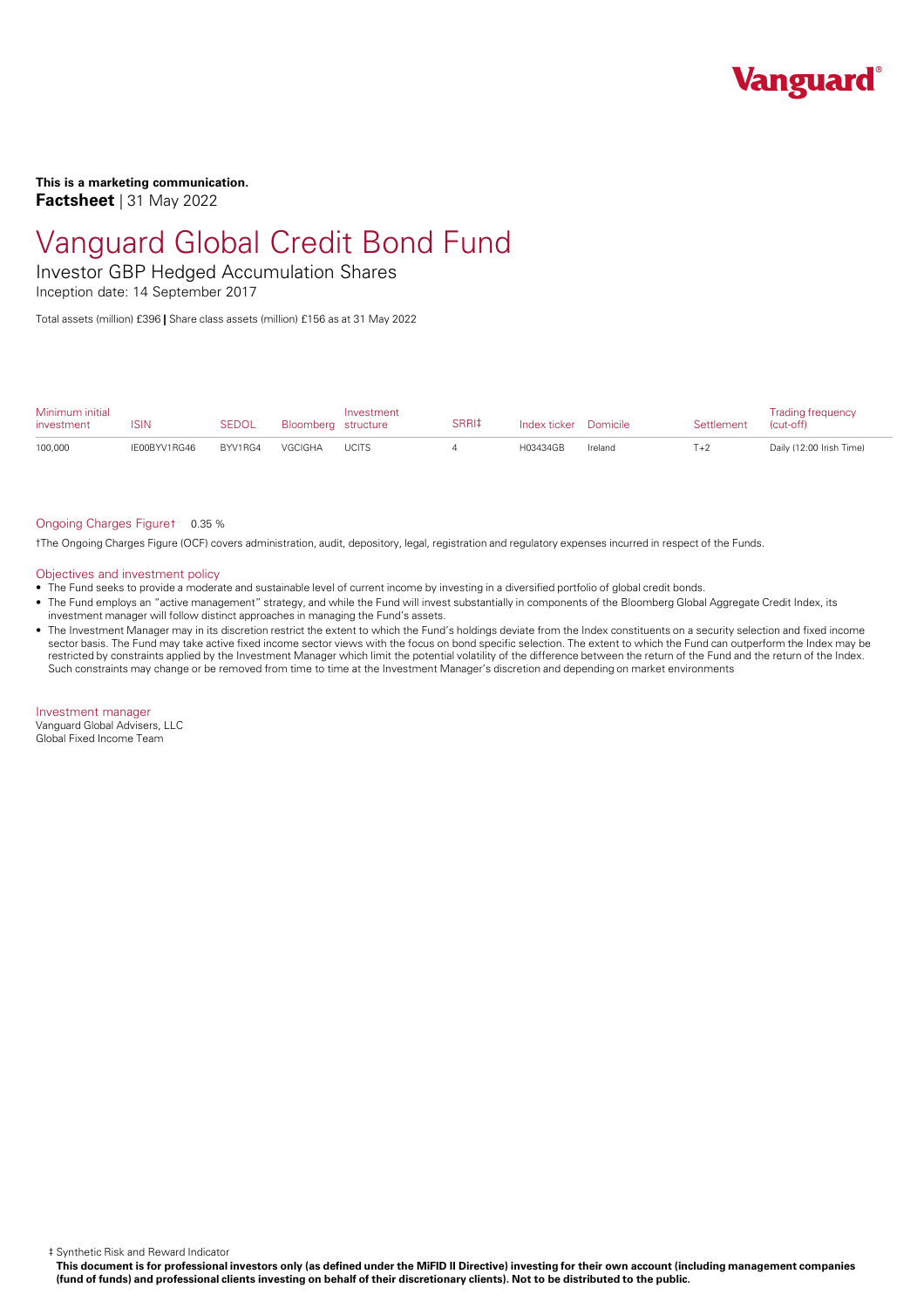## Vanguard Global Credit Bond Fund

Investor GBP Hedged Accumulation Shares

#### Performance summary\*\*

GBP**—**Vanguard Global Credit Bond Fund Benchmark — Bloomberg Global Aggregate Credit Index in GBP

|                        | 01 Jun 2018<br>$\sim$ | 01 Jun 2019<br>$\sim$ | 01 Jun 2020<br>$\sim$ | 01 Jun 2021<br>$\sim$   |
|------------------------|-----------------------|-----------------------|-----------------------|-------------------------|
| Fund (Net of expenses) | 31 May 2019<br>6.50%  | 31 May 2020<br>8.91%  | 31 May 2021<br>5.01%  | 31 May 2022<br>$-8.80%$ |
| Benchmark              | 5.18%                 | 5.70%                 | 3.30%                 | $-9.88%$                |

| Performance**          | month | Quarter  | Year to<br>date | year     | 3 years  | 5 years | 10 years                 | Since<br>inception |
|------------------------|-------|----------|-----------------|----------|----------|---------|--------------------------|--------------------|
| Fund (Net of expenses) | 0.40% | $-5.68%$ | $-9.74%$        | $-8.80%$ | 1.41%    |         | $\overline{\phantom{m}}$ | 2.07%              |
| Benchmark              | 0.13% | $-6.36%$ | $-10.77%$       | $-9.88%$ | $-0.53%$ | 0.61%   | 2.41%                    | 0.45%              |

\*\*In this document the performance displayed for the Fund(s) and therefore relative performance to the benchmark index may be impacted by swing pricing. The NAV of a Fund may swing according to subscription/redemption activity so that transaction costs caused by these cashflows are notborne by the existing holders in a Fund. The benchmark index is not affected by swing pricing and therefore you may see tracking difference between the performance of the Fund and the benchmark. Performance and Data is calculated on closing NAV as at 31 May 2022.

#### **Past performance is not a reliable indicator of future results.**

The Fund invests in securities which are denominated in currencies other than the share class currency. Movements in currency exchange rates can affect the return of investments. Currency hedging techniques are used to minimise the risks associated with movements in currency exchange rates but these risks cannot be eliminated entirely. As this information relates to a share class where such techniques are used, for the purposes of the "Past performance" section above, the performance of this share class is shown against the Bloomberg Global Aggregate Credit Index in GBP (the "Hedged Index"), which is a currency hedged version of the Index. Source: Vanguard; Bloomberg Global Aggregate Credit Index in GBP

#### Key investment risks

The value of bonds and fixed income-related securities is affected by influential factors such as interest rates, inflation, credit spreads and volatility which, in turn, are driven by other factors including political, economic news, company earnings and significant corporate events. Currency hedging may not completely eliminate currency risk in the Fund, and may affect the performance of the Fund.

Credit risk. The issuer of a financial asset held within the Fund may not pay income or repay capital to the Fund when due.

Liquidity risk. Lower liquidity means there are insufficient buyers or sellers to allow the Fund to sell or buy investments readily.

Counterparty risk. The insolvency ofany institutions providing services such as safekeeping of assets or acting as counterparty to derivatives or other instruments, may expose the Fund to financial loss.

Inflation risk. The value of your investments may not be worth as much in the future due to changes in purchasing power resulting from inflation.

Please also read the risk factors section in the prospectus and the Key Investor Information Document, both of which are available on the Vanguard website.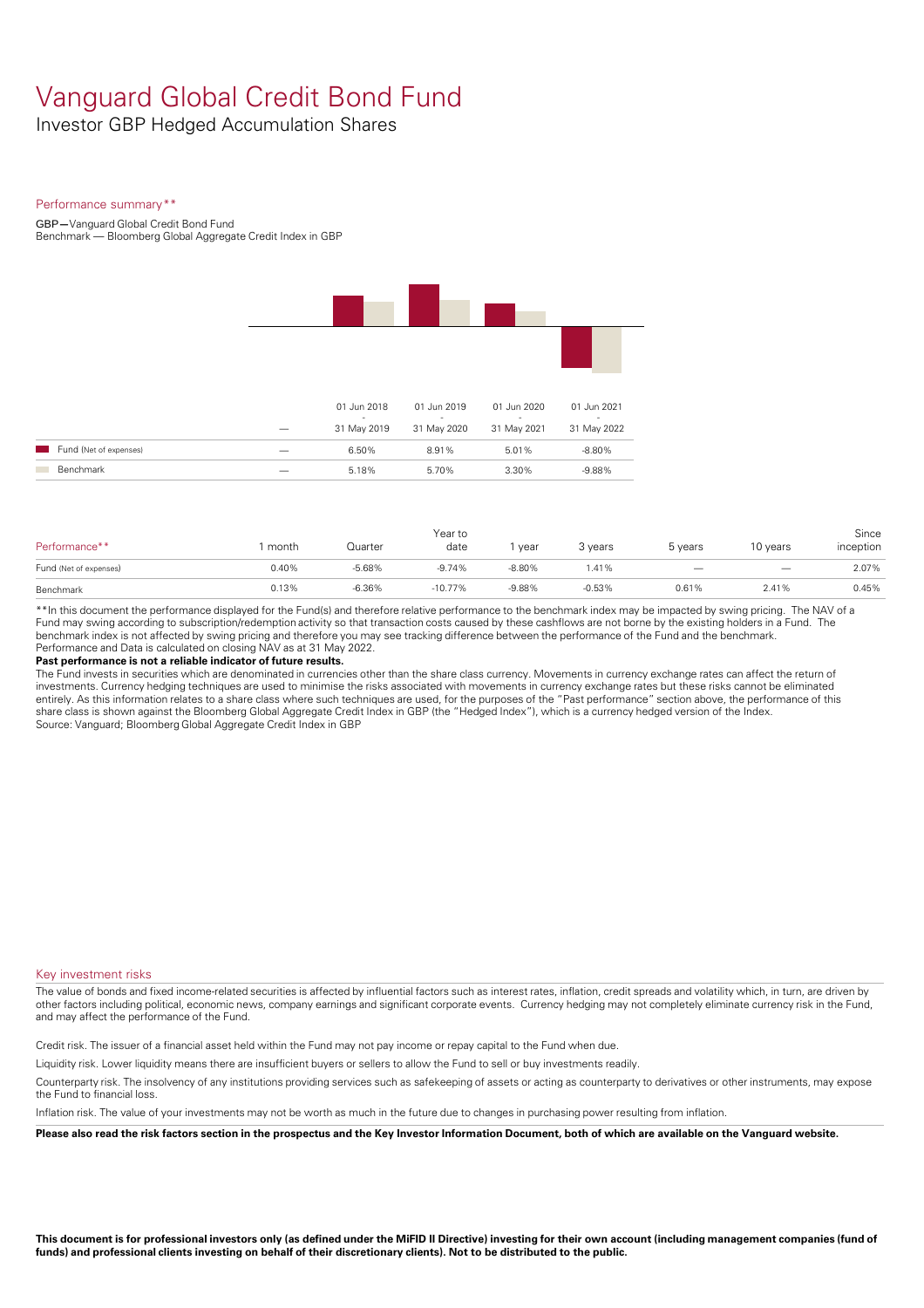# Vanguard Global Credit Bond Fund

### Investor GBP Hedged Accumulation Shares

Data as at 31 May 2022 unless otherwise stated.

| <b>Characteristics</b> | Fund      | Benchmark |
|------------------------|-----------|-----------|
| Number of bonds        | 1,291     | 18,197    |
| Yield to worst         | 3.99%     | 4.03%     |
| Average coupon         | 3.1%      | 2.9%      |
| Average maturity       | 8.7 years | 9.2 years |
| Average quality        | A-        | А         |
| Average duration       | 6.5 years | 6.6 years |
| Cash investment*       | 1.8%      | _         |
| Turnover rate          | 314%      |           |

The PTR (Portfolio Turnover Rate) approach considers the total security purchases and sales, the total subscriptions and redemptions and the average net assets of the fund to calculate the turnover figure. Data as at 31 March 2022.

#### Market allocation

| <b>United States</b> | 56.0% |
|----------------------|-------|
| Germany              | 122   |
| United Kingdom       | 6.    |
| Australia            | 2.3   |
| Canada               | 2.3   |

| Netherlands | 2.3% |  |
|-------------|------|--|
| Other       | 1.8  |  |
| France      | 1.5  |  |
| Norway      | 1.5  |  |
| Japan       | 13   |  |

#### Distribution by credit maturity (% of fund)

| Under 1 Year   | 2.4% |
|----------------|------|
| $1 - 5$ Years  | 44.2 |
| $5 - 10$ Years | 272  |
| 10 - 15 Years  | 49   |
| 15 - 20 Years  | 7 በ  |

| Years<br>$20 - 25$     |  |
|------------------------|--|
| - Over 25 Years<br>. . |  |

not Rated 2.9% and 2.9%

#### Distribution by credit quality (% of fund)

| AAA           | 19.1% |
|---------------|-------|
| AA            | 4.4   |
| А             | 28.0  |
| <b>BBB</b>    | 41.9  |
| Less than BBB |       |

Credit-quality ratings for each issue are obtained from Bloomberg using ratings derived from Moody's Investors Service, Fitch Ratings, and Standard & Poor's. When ratings from all three agencies are available, the median rating is used. When ratings are available from two of the agencies, the lower rating is used. When one rating is available, that rating is used.

#### Distribution by issuer (% of fund)

| Corporate - industrials            | 34.2% |
|------------------------------------|-------|
| Corporate - financial institutions | 31.0  |
| Treasury/federal                   | 19.8  |
| Government-related - sovereign     | 5.8   |
| Corporate - utilities              | 5.6   |

\*The allocations are subject to circumstances such as timing differences between trade and settlement dates of underlying securities, that may result in negative weightings. The fund may also employ certain derivative instruments for cash management or risk management purposes that may also result in negative weightings. Allocations are subject to change. Cash includes physical cash on the account, cash like instruments (such as ultra-short term treasury bonds) and derivative instruments. **Source: Vanguard** 

#### **Glossary for fund characteristics**

The fund characteristics section above contains a number of metrics that professional investors use to value individual stocks against a market or index average. These metrics can also be used to value and compare funds to the market by taking the average of all the stocks held in the fund and comparing them to those of the fund's benchmark index. We've provided a definition of the terms used for your convenience.

**Yield to worst** applies when the portfolio is invested into callable bonds. When it is not the case Yield to worst=Yield to maturity.

Average coupon is the average interest rate paid on the fixed income securities held by a fund. It is expressed as a percentage of face value.

**Average maturity** is the average length of time until fixed income securities held by a fund reach maturity and are repaid, taking into consideration the possibility that the issuer may call the bond before its maturity date. The figure reflects the proportion of fund assets represented by each security; it also reflects any futures contracts held. In general, the longer the average effective maturity, the more a fund's share price will fluctuate in response to changes in market interest rates.

Average quality is an indicator of credit risk. This figure is the average of the ratings assigned to a fund's fixed income holdings by credit-rating agencies. The agencies make their judgment after appraising an issuer's ability to meet its obligations. Quality is graded on a scale, with Aaa orAAA indicating the most creditworthy bond issuers. **Average duration** is an estimate of how much the value of the bonds held by a fund will fluctuate in response to a change in interest rates. To see how the value could change, multiply the average duration by the change in rates. If interest rates rise by 1 percentage point, the value of the bonds in a fund with an average duration of five years

would decline by about 5%. If rates decrease by a percentage point, the value would rise by 5%. **Distribution vield** reflects the amounts that may be expected to be distributed over the next twelve months as a percentage of mid-market unit price as at the date shown. It is based on a snapshot of the portfolio on that day. It does not include preliminary charge and investors may be subject to tax on distributions.